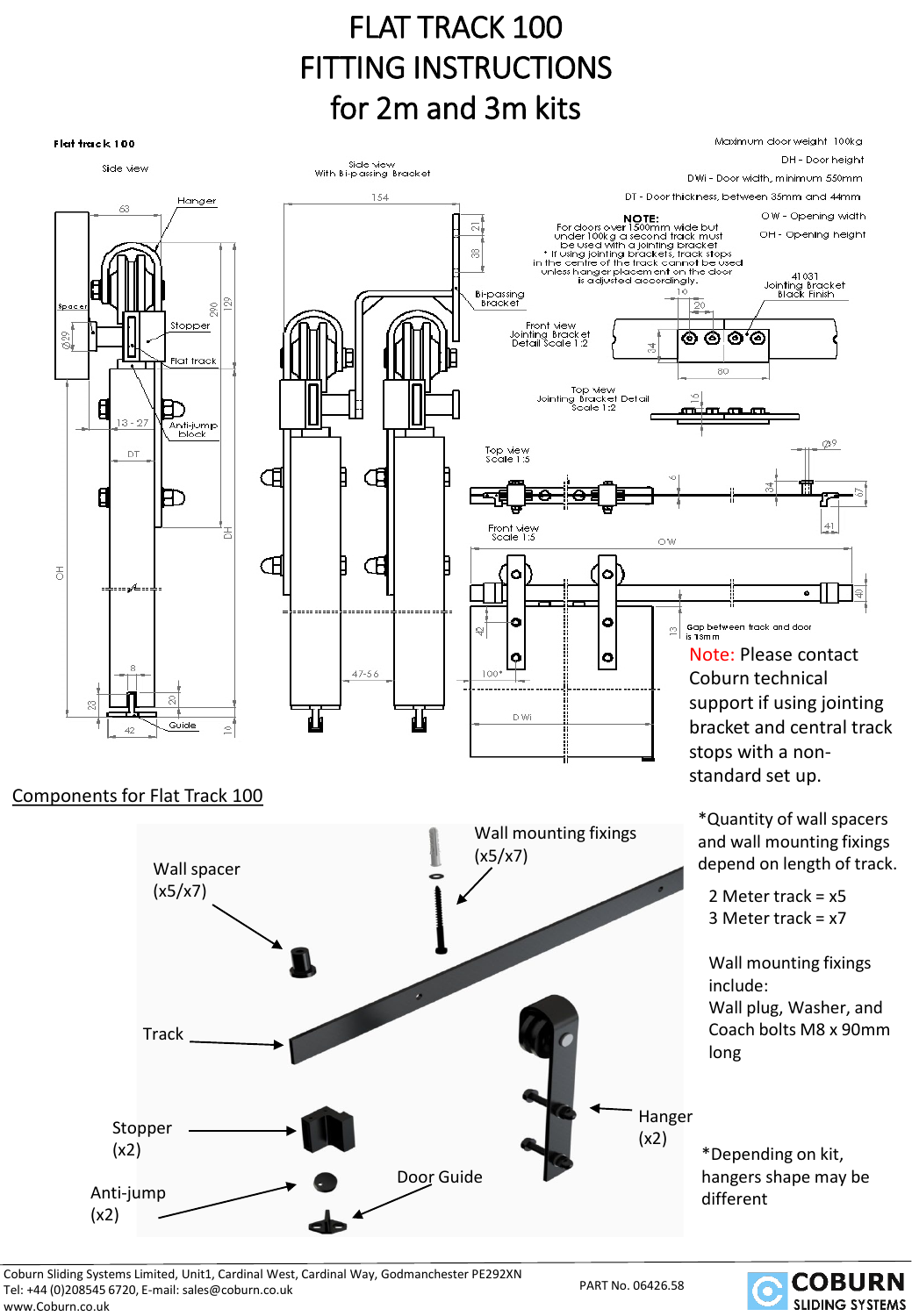

6. Tighten bolts to keep track in a levelled position

5. Use a spirit level or a laser level to ensure track is levelled

#### PART No. 06426.58





When fixing track on to timber frame wall recommended pilot hole diameter 6mm





# Step 1 Fixing track

1. Mark and drill pilot holes 2. Place track over spacer

3. Fix track with washer and bolt supplied 4. Repeat above steps for remaining spacers

 $DW = OW + 40* + 40*$  $(DW = OW + 80)$ \*Coburn suggested 40mm overlap of the door to the opening





450

450

450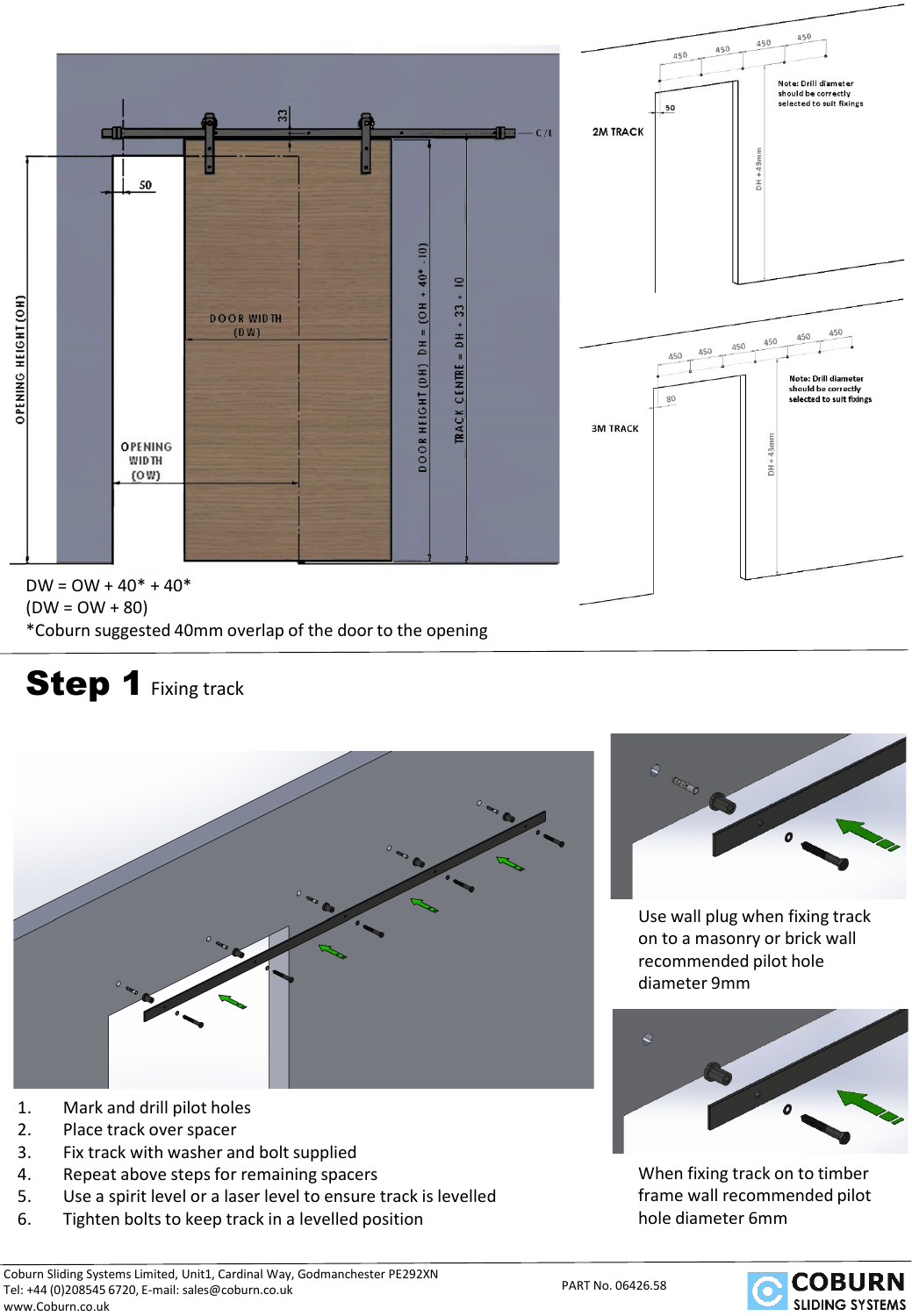

- 1. Make 2 x ø10mm holes on each side of the door for hanger.
- 2. Use a router to cut a slot in bottom of the door to accommodate guide
- 3. Align the hanger and the door holes.
- 4. Insert screws and washers from the opposite side of the door to the hanger and secure with the remaining washer and nut

#### Step 3 Fit door on track



Position the hangers over track and without damaging the track slowly lower them until they sit on top of the track

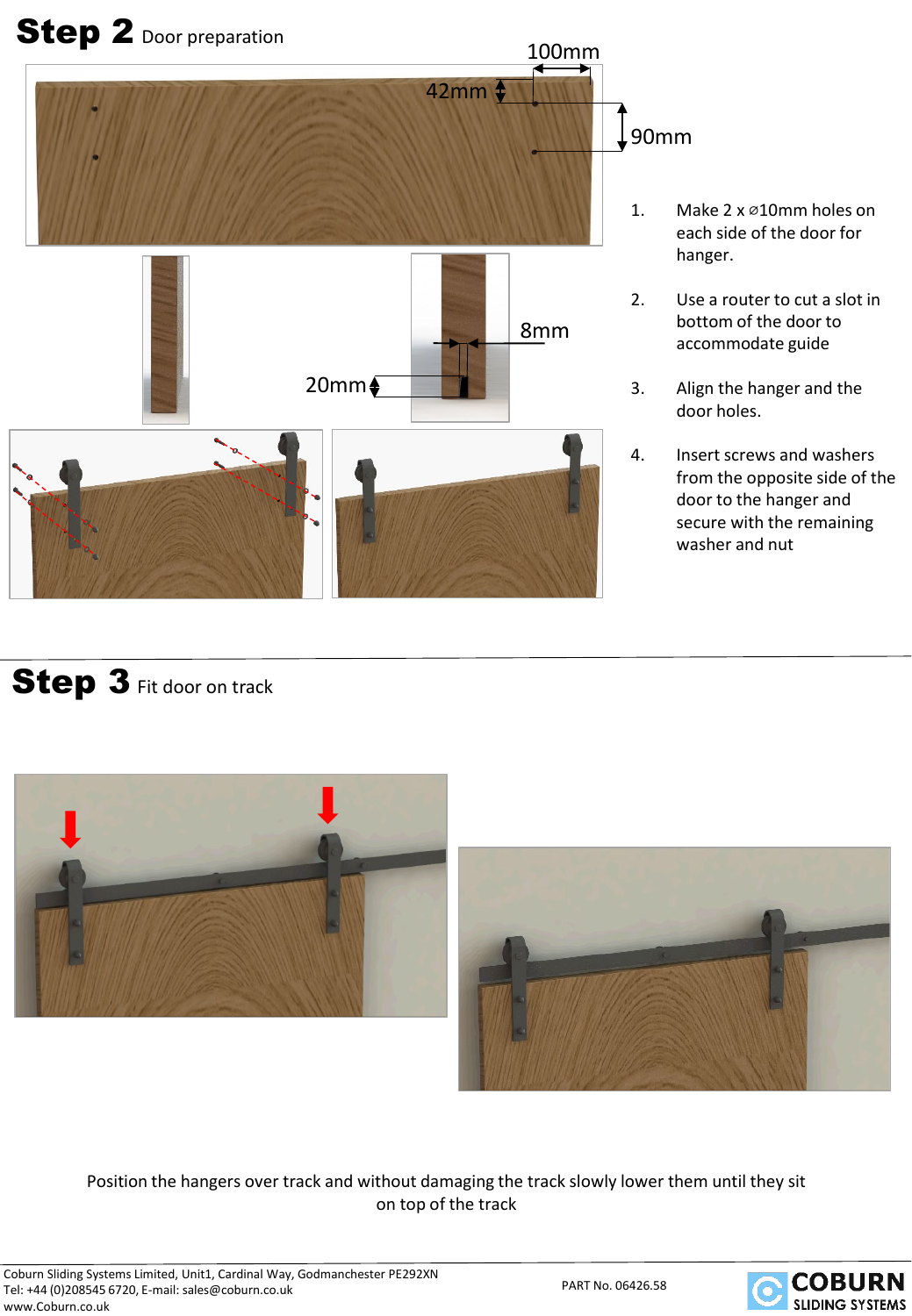# Step 4 Fit anti-jump blocks



#### Step 5 Fit track stoppers



With door in fully closed position, insert door stop until rubber touches the hanger and secure with screws on top of the track stop



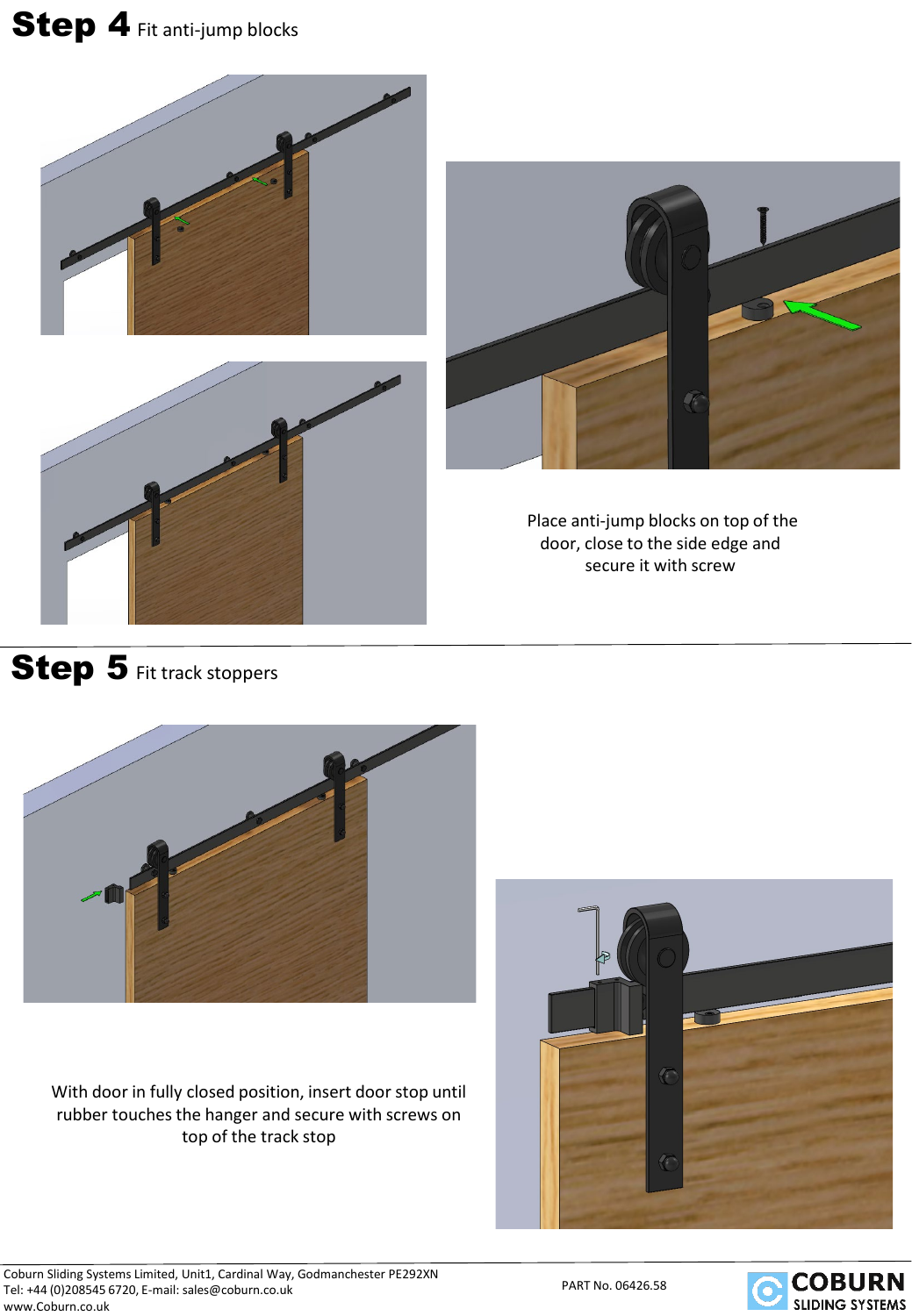# Step 6 Fit bottom guide





Ensure door is levelled and plumb, insert guide halfway in and secure with screws